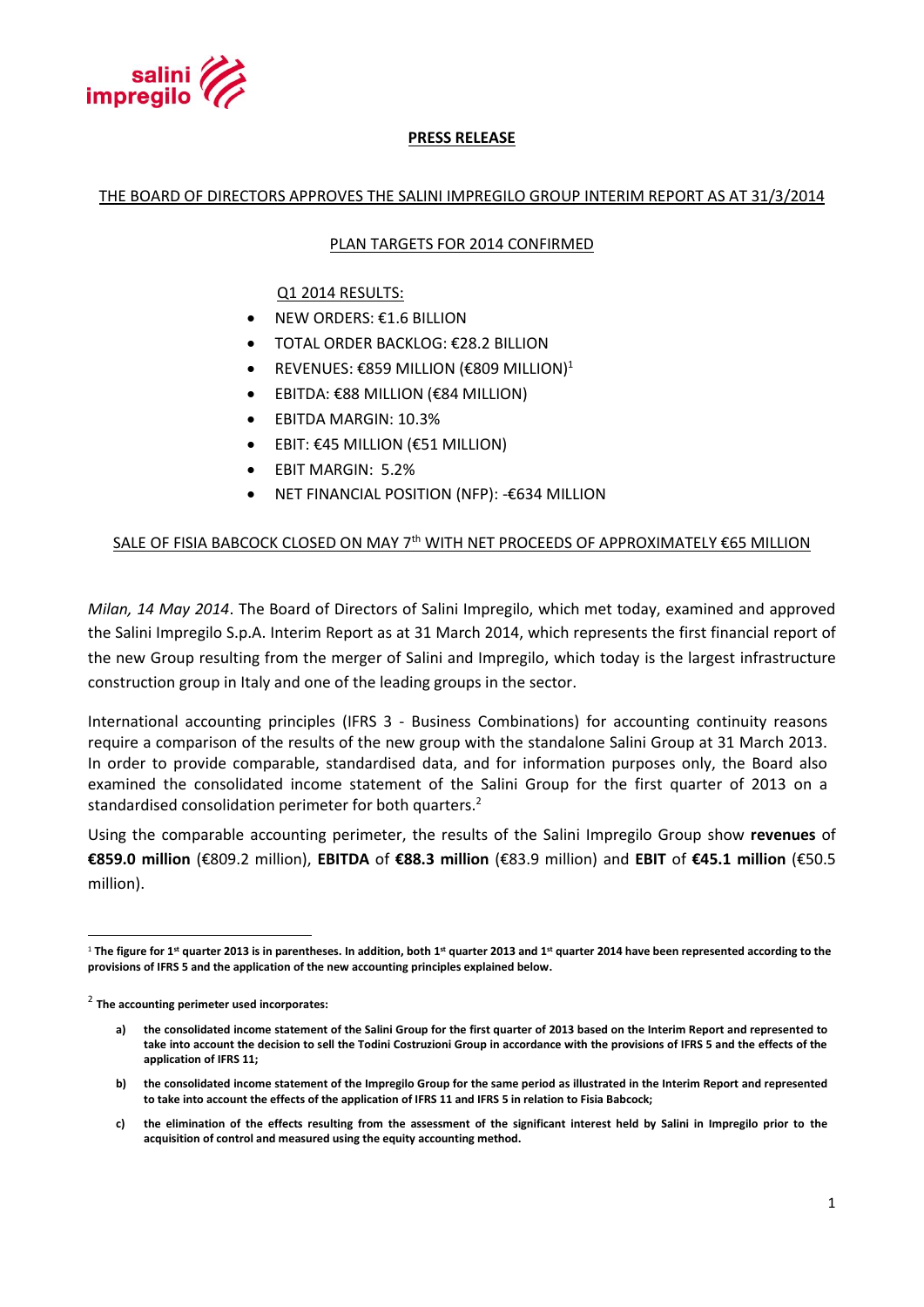

# **Main consolidated economic-financial results of the Salini Impregilo Group to 31 March 2014 compared with 31 March 2013 (comparable perimeter)**

The **total revenues** of the Salini Impregilo Group in the first quarter of 2014 stand at a total of **€859.0 million** (€809.2 million), showing a 6.2% increase over the same period in the previous year. The evolution of the revenues reflects the positive effects of the production of several large projects which led to an increase in revenues of approximately €138 million; these positive effects were partly offset by the temporary slow-down in production during the period in a few large projects in Venezuela and in the Panama Canal expansion works. Activities in Italy declined mainly as a result of the sale to third parties of the Tangenziale Est Esterna di Milano (Milan East Outer Ring Road), as well as the completion of several road projects.

The contribution of total revenues by geographical segments, for the first three months of 2014 and 2013, is as follows:

| <b>Revenues: Geographical breakdown</b> |                  |          |                  |         |          |
|-----------------------------------------|------------------|----------|------------------|---------|----------|
|                                         |                  |          |                  |         |          |
| $(\epsilon$ million)                    | 1st quarter 2014 |          | 1st quarter 2013 |         | change   |
| Italy                                   | 101.1            | 11.8%    | 152.0            | 18.8%   | -33.5%   |
| EU (excluding Italy)                    | 100.1            | 11.7%    | 75.0             | 9.3%    | 33.5%    |
| Europe non-EU                           | 124.3            | 14.5%    | 50.1             | 6.2%    | 148.1%   |
| Asia                                    | 44.7             | 5.2%     | 50.3             | 6.2%    | $-11.2%$ |
| Middle East                             | 51.2             | 6.0%     | 41.1             | 5.1%    | 24.7%    |
| Africa                                  | 235.9            | 27.5%    | 196.0            | 24.2%   | 20.4%    |
| North America                           | 27.5             | 3.2%     | 19.2             | 2.4%    | 42.8%    |
| LATAM                                   | 172.7            | 20.1%    | 227.6            | 28.1%   | $-24.1%$ |
| Oceania                                 | 3.1              | 0.4%     | 0.0              | 0.0%    |          |
| <b>Elisions</b>                         | (1.7)            | $-0.2\%$ | (2.2)            | $-0.3%$ | $-20.3%$ |
| <b>Total Revenues</b>                   | 859.0            | 100.0%   | 809.2            | 100.0%  | 6.2%     |

**EBITDA** in the first quarter of the year equalled **€88.3 million,** an improvement compared with the figure of €83.9 million for the first quarter of 2013, with a revenue margin of **10.3%** (10.4%). It is noted that this margin is in line with the target announced for 2014 (>10%). Operating costs, including subcontracts and other operating expenses, stood at €770.7 million (€725.3 million) and reflect the increase in production.

**The consolidated operating result (EBIT)** equalled **€45.1 million** (€50.5 million), and corresponds to an EBIT margin of **5.2%** (6.2%). The EBIT margin (Return on Sales) is also in line with the target set for year-end ( $>5\%$ ). The marginal decrease in EBIT for the 1<sup>st</sup> quarter of 2014 is essentially due to the increase in depreciation and amortisation linked to greater investment in plant and equipment related to a significant increase in production in several important projects.

**Financial operations and investments** at consolidated level generated net expenses of €16.0 million (net expense €13.8 million). Financial operations alone showed overall expenses equal to €19.8 million (€16 million), while investments contributed a positive result equal to €3.8 million (€2.2 million). The increase in net financial expenses for a total of €12.2 million essentially stems from the financial debt related to the public tender offer by Salini for Impregilo, which took place in the second quarter of 2013. Lastly, net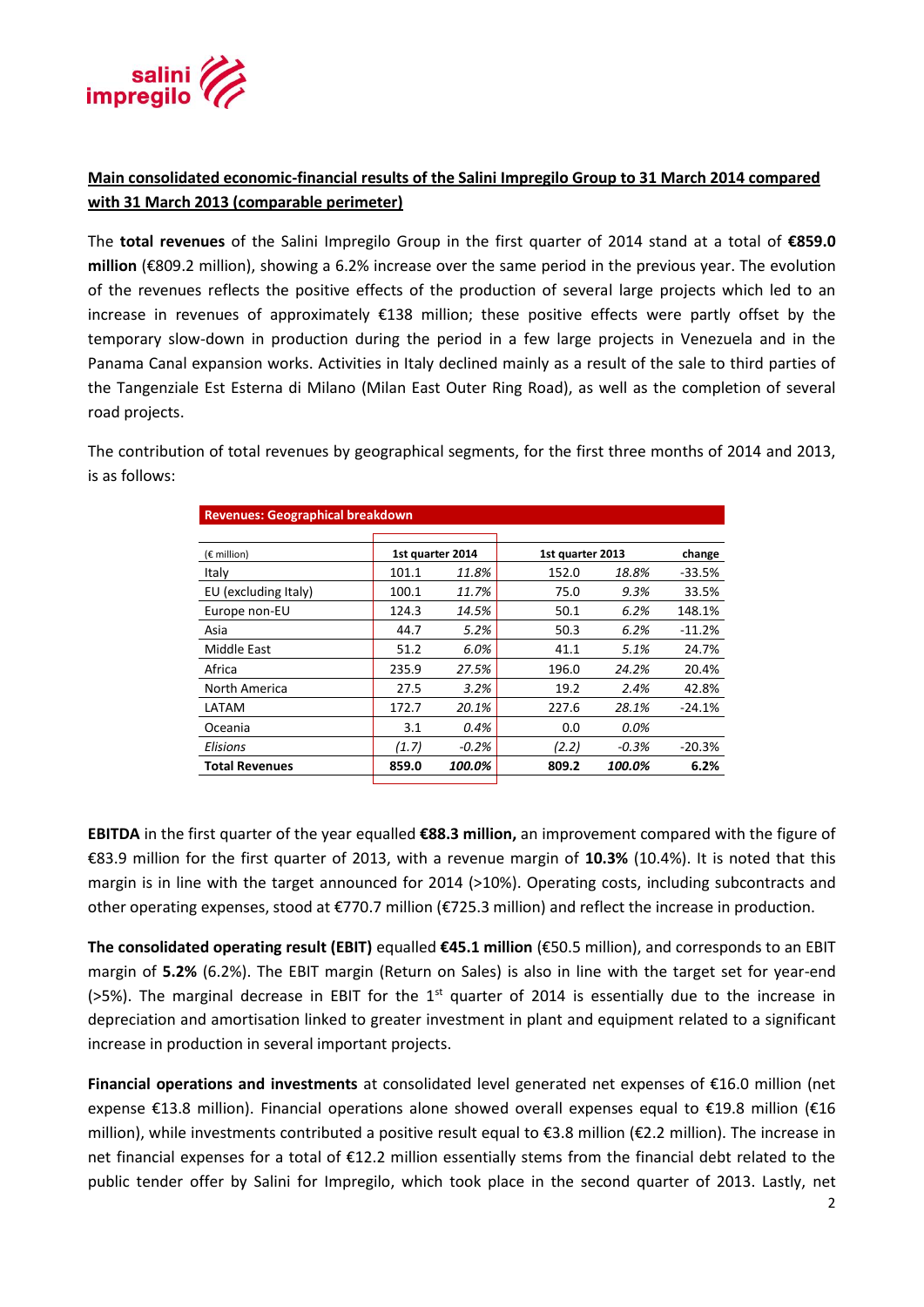

currency operations recorded an improvement in absolute terms of €8.4 million, which reflects both the effects of the appreciation of the Euro compared with some of the foreign currencies in which some contractual cost items are stated and the positive effects produced by the existing asymmetries in the market in exchange rates in relation to several currencies for which the official exchange rates are forcibly kept fixed and the corresponding effects were not expressed in the first quarter of 2013.

**The result of non-current assets held for sale** was positive for €0.7 million (€52.8 million, mainly attributable to Waste-To-Energy Campania Projects). The amount for the first quarter of 2014 includes the results for the period of the three companies held for sale: the Todini Costruzioni Group positive for €4.9 million (negative for €6.3 million); WTE Campania Projects negative for €0.2 million (positive for €60.2 million); and Fisia Babcock Environment G.m.b.H. negative for €4.0 million (negative by €0.3 million). It is to be noted that the latter was sold to third parties in May 2014.

The **result for the period** is €20.2 million (€77.7 million). Minority interests impacted Group net profit negatively for €4.9 million (positive for €1.3 million). The Group net result equalled €15.3 million (€79.0 million).

**The net financial position** as at 31 March 2014 was -€634.1 million, with an increase of approximately €302 million compared with the figure at the end of 2013, which stood at -€331.7 million. The change in the net financial position since the end of 2013 is essentially consistent with the increase, in the same period, of net working capital of €299 million. This evolution, moreover, is deemed typical of financial dynamics in the construction sector in the first part of the year.

The **order backlog** at period end stood at approximately **€28.2 billion** (€27.7 billion at 31 December 2013), of which €21.1 billion (€21.2 billion) Construction and €7.1 billion (€6.5 billion) Concessions (full-life value).

**New orders** in the period equalled **€1.6 billion** and, of these, approximately:

- €1.1 billion related to the Lima Metro in Peru. The total value of the Lima Metro project is \$8.6 billion, while it should be noted that the value of the civil works only is equal to \$3.0 billion, of which the Salini Impregilo Group has a share of 25.5% (value of approximately €555 million). The value for the Group is completed by the share in the concession (18.3%), with a portfolio value of almost €580 million;
- €185 million relates to the Brenner Base Tunnel project. The overall value of the project is approximately €380 million, and Salini Impregilo's share is 49%.

In the second quarter Salini Impregilo was awarded another new important order:

 The Lietavská Lúčka – Dubná Skala motorway lot, in the north of Slovakia. Salini Impregilo is the leader of the consortium with a 75% stake, and the total value of the contract is worth  $\epsilon$ 410 million.

Today, the Salini Impregilo Group is involved in various important tenders and commercial initiatives worth approximately €19 billion. Some of the main contracts in progress are: metro systems in South America and Asia, infrastructures in Europe, the Middle East and Australia, and hydroelectric plants in Africa, India and South America.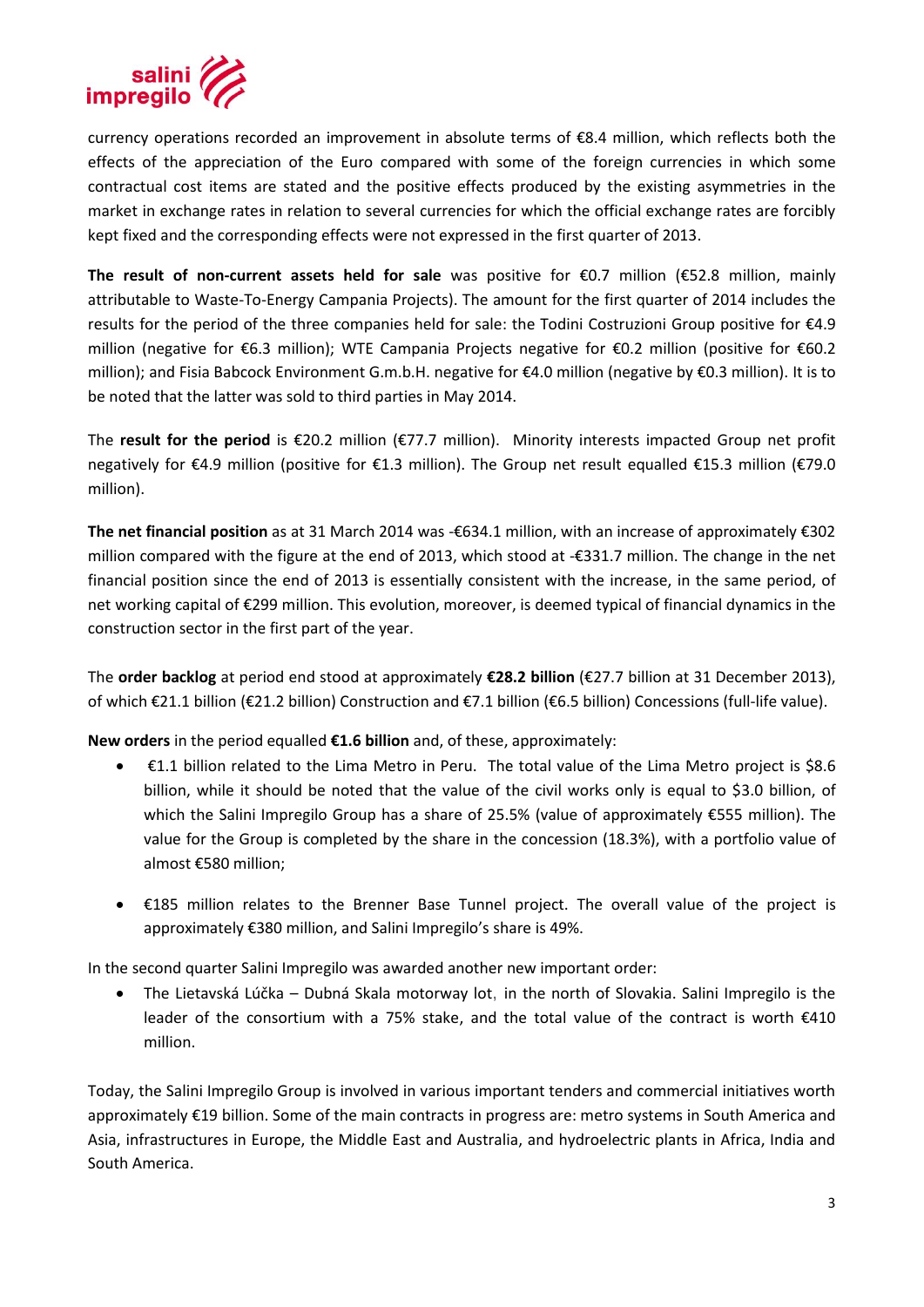

#### \*\*\*\*\*\*\*\*

# **Main consolidated economic-financial results of the Salini Impregilo Group as at 31 March 2014 compared with 31 March 2013 in accordance with IFRS 3**.

Total Group revenues for the first quarter of 2014 stood at €859.0 million (€307.9 million). The consolidated operating result (EBIT) was positive for €45.1 million (€27.1 million) with an overall Return on Sales of 5.2%. Financial operations and investments at consolidated level generated net expenses of €16.0 million for the first quarter of 2014 (net revenues of €15.5 million). The result of assets held for sale equalled €0.7 million (loss of €6.3 million). The consolidated net result attributable to the Group for the period in question was positive for €15.3 million (€30.3 million).

\*\*\*\*\*\*\*\*

# **The adoption of the new IFRS accounting principles ("New IFRS")**

Generally speaking it should be noted that, with effect from the current financial year, several new international accounting principles came into force, some of which specifically take on particular relevance for the purpose of this Interim Report, namely:

*IFRS 10 – Consolidated Financial Statements*

This document replaces SIC 12 Consolidation – Special Purpose Entities and several parts of IAS 27 Consolidated and Separate Financial Statements. The principle identifies a single control model and provides the coordinates for the purpose of determining their existence or lack of existence, in a more detailed way. This provision takes on particular significance with reference to cases which can be qualified as "de facto control" even if the essential conditions under the scope of which the control position is qualified have not essentially changed compared with the provisions of the principles previously in force.

*IFRS 11 – Joint Arrangements* 

This document replaces IAS 31 Interests in Joint Ventures and SIC 13 Jointly Controlled Entities – Non-monetary Contributions by Venturers. The principle provides the criteria for identifying and classifying a jointly controlled agreement based on the rights and obligations arising from the contract, leaving aside the legal form of the agreement. The principle differentiates between the accounting methods according to the classification of the operation in the Joint Operation or in the Joint Venture eliminating the possibility of treating the same types of agreement in accounting terms according to different methods and, conversely, defining a unique criterion based on the rights and obligations of the actual agreement.

 *IAS 28 – Investments in Associates and Joint Ventures* This document defines the accounting treatment of investments in associates and in joint ventures and is a reworking of the old IAS 28 in the light of the new features introduced through IFRS 10 and 11.

With the adoption of these principles, which was also applied to the 2013 results to permit a comparable analysis of the data, no significant balance sheet or income statement differences were revealed as a consequence of the adoption of the new IAS 28 and IFRS 10. However, differences were recorded with regard to the application of IFRS under the scope of some Italian and foreign Special Purpose Vehicles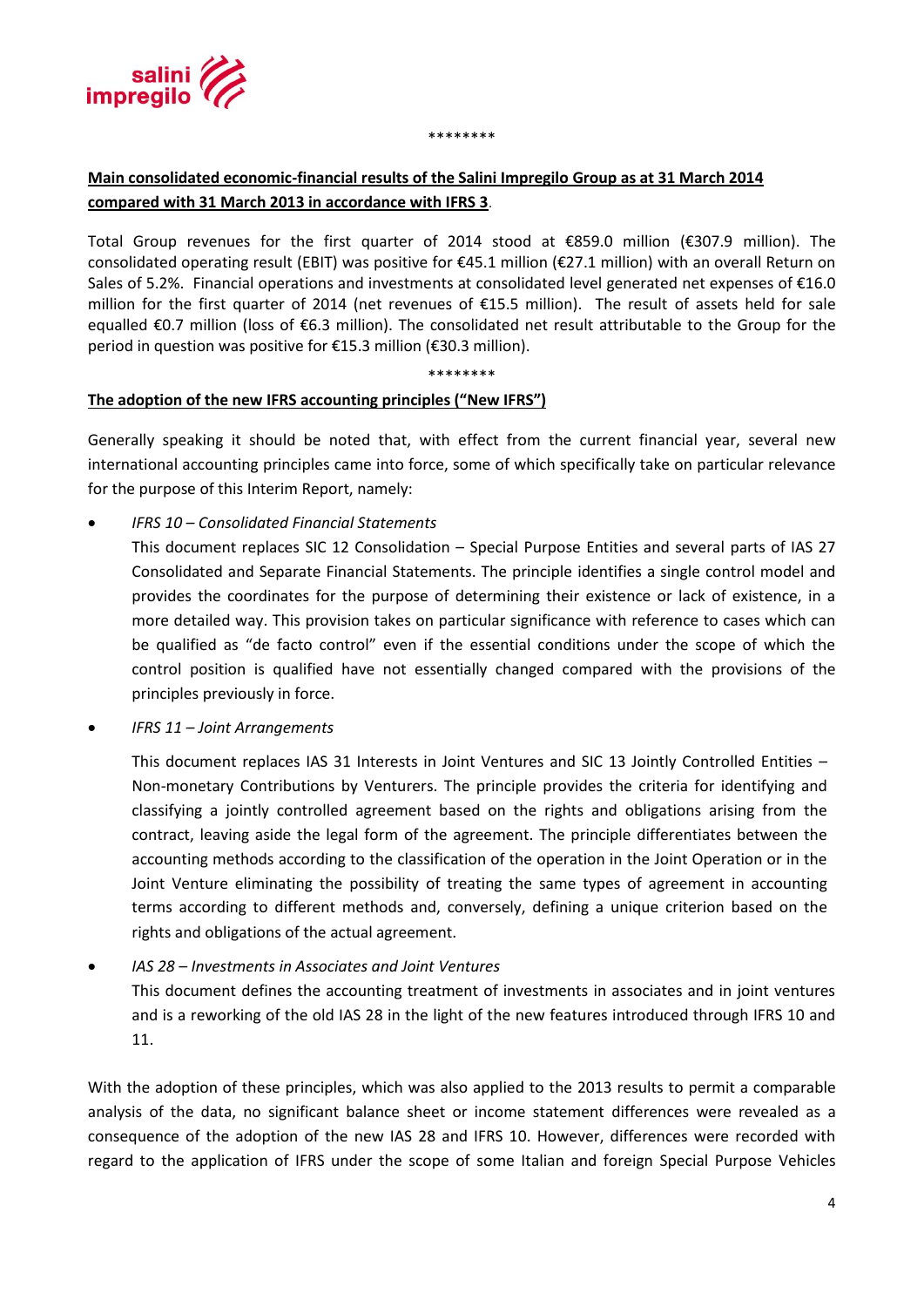

("SPVs"), all belonging to the Impregilo Group and invested in jointly by other companies, which were classified preliminarily for the first quarter of 2014 as joint ventures, according to IFRS 11 and consequently according to the equity method. In spite of this reclassification, no significant differences in relation to total revenues booked or in the shareholders' equity of the Group were evidenced, while there were some limited differences in relation to individual assets and liabilities.

\*\*\*\*\*\*\*\*

# **Significant events after the end of the period**

On 7 May 2014 – as previously announced in the press release of 19 March – the closing took place of the transaction through which Impregilo International Infrastructures N.A., a Dutch company wholly owned by Salini Impregilo S.p.A., sold the investment equal to the entire share capital of Fisia Babcock Environment GmbH to the Japanese company Nippon Steel & Sumikin Engineering Co., Ltd.. Fisia Babcock is a company under German law operating in the flue-gas treatment and waste-to-energy sector. The sale consideration of €139.3 million, received on the same date, was partly used to eliminate the Group debt-to-credit rapport with the subsidiary standing at €74.5 million. The sale was later finalised at the end of the first quarter of 2014 and in the statement of financial position, statement of income and statement of cash flows of the Group at 31 March 2014 the investment in this company was congruently reclassified under "Non-current assets held for sale" pursuant to IFRS 5.

The Ordinary Shareholders' Meeting was held on 30 April 2014 and resolved, among other things, to distribute a dividend for savings shares, of €0.26 per savings share for an overall value of €420,027.66. The ex-dividend date is set for 26 May 2014 and the payment date for 29 May 2014.

\*\*\*\*\*\*\*\*

## **Business outlook for the year in progress**

In the light of the results for the first quarter, which reflect the normal cyclical trend of the construction industry, the substantial alignment with the forecasts of the annual budget is underlined. The 2014 targets approved last March 20 are confirmed:

- $\bullet$  Revenues ~+10%
- EBITDA margin >10%
- EBIT margin >5%
- NFP break-even

\*\*\*\*\*\*\*\*

## **Approval of Pro-forma results at 31 December 2013**

Lastly, for reasons of transparency and clarity, the Board of Directors approved the pro-forma results for year-end 2013. These figures are reported in an ad hoc table under the Investor Relations section on the website [www.salini-impregilo.com.](www.salini-impregilo.com)

*Massimo Ferrari, in his capacity as Director in charge of the preparation of the company's accounting documents, declares, pursuant to point 2 of Art. 154 bis of the Italian Unified Financial Code, that the*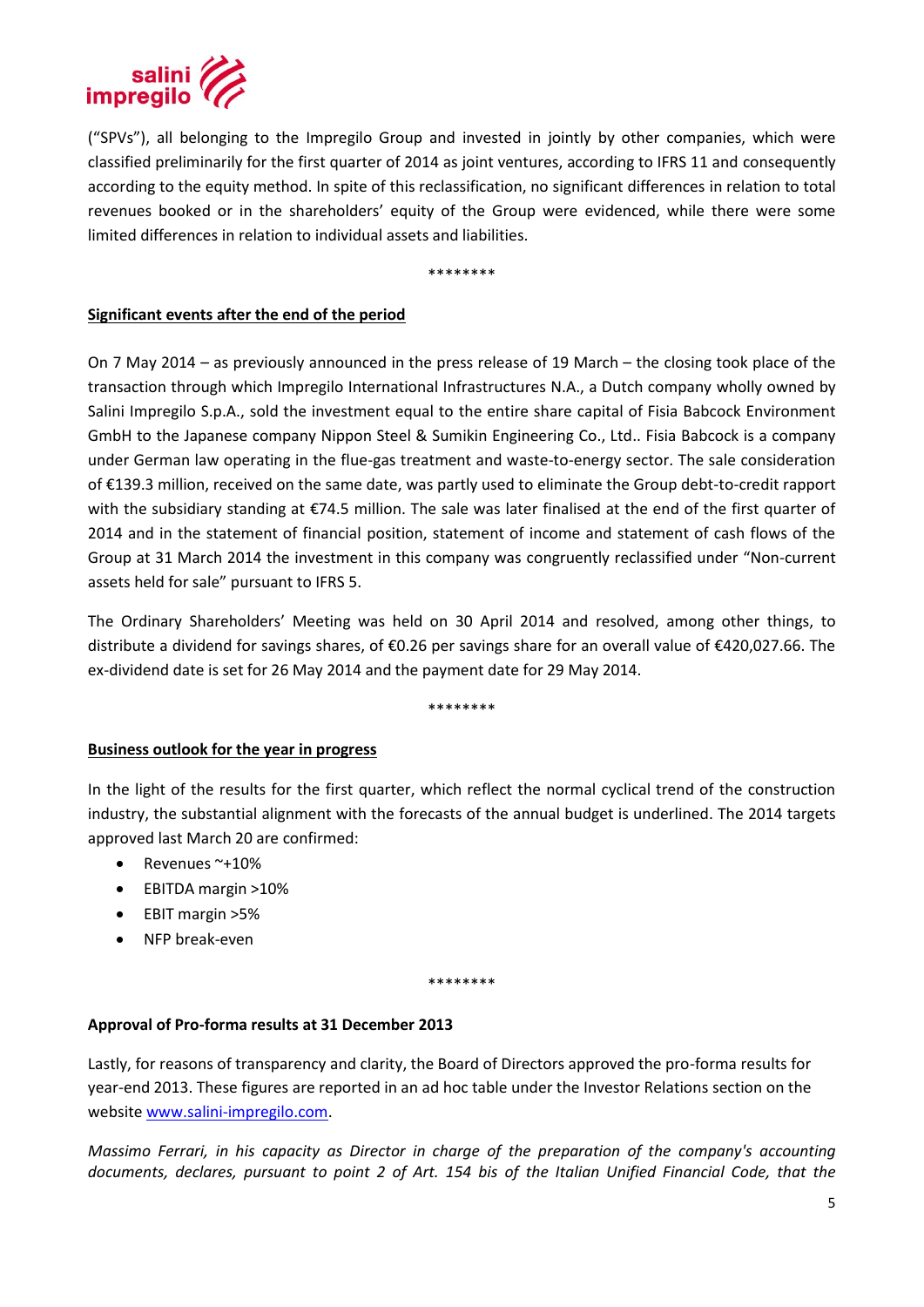

*information contained in the present press release corresponds to the accounting documentation, books and entries.*

*\*\*\*\*\*\*\*\*\**

#### **For further information:**

*Corporate Identity & Communication Investor Relations* Luigi Vianello Lawrence Y. Kay email: **Lvianello@salini-impregilo.com** 

*Business Communication CDR Communication srl* Angela Randolph<br>Tel. + 39 06 6776 412

**RLM Finsbury** Edward Simpkins Charles O'Brien Tel. + 44 (0)207 251 3801 Tel. + 39 02 4442 2024<br>email: **Lkay@salini-impregilo.com** 

Tel +39 335 78 64 209 email: [a.randolph@salini-impregilo.com](mailto:a.randolph@salini-impregilo.com) email: [silvia.dirosa@cdr-communication.it](mailto:silvia.dirosa@cdr-communication.it)

*\*\*\*\*\*\*\*\**

*The consolidated reclassified tables of the income statement, the consolidated balance sheet and the statement of cash flows of the Salini Impregilo Group as at 31 March 2014 are attached.*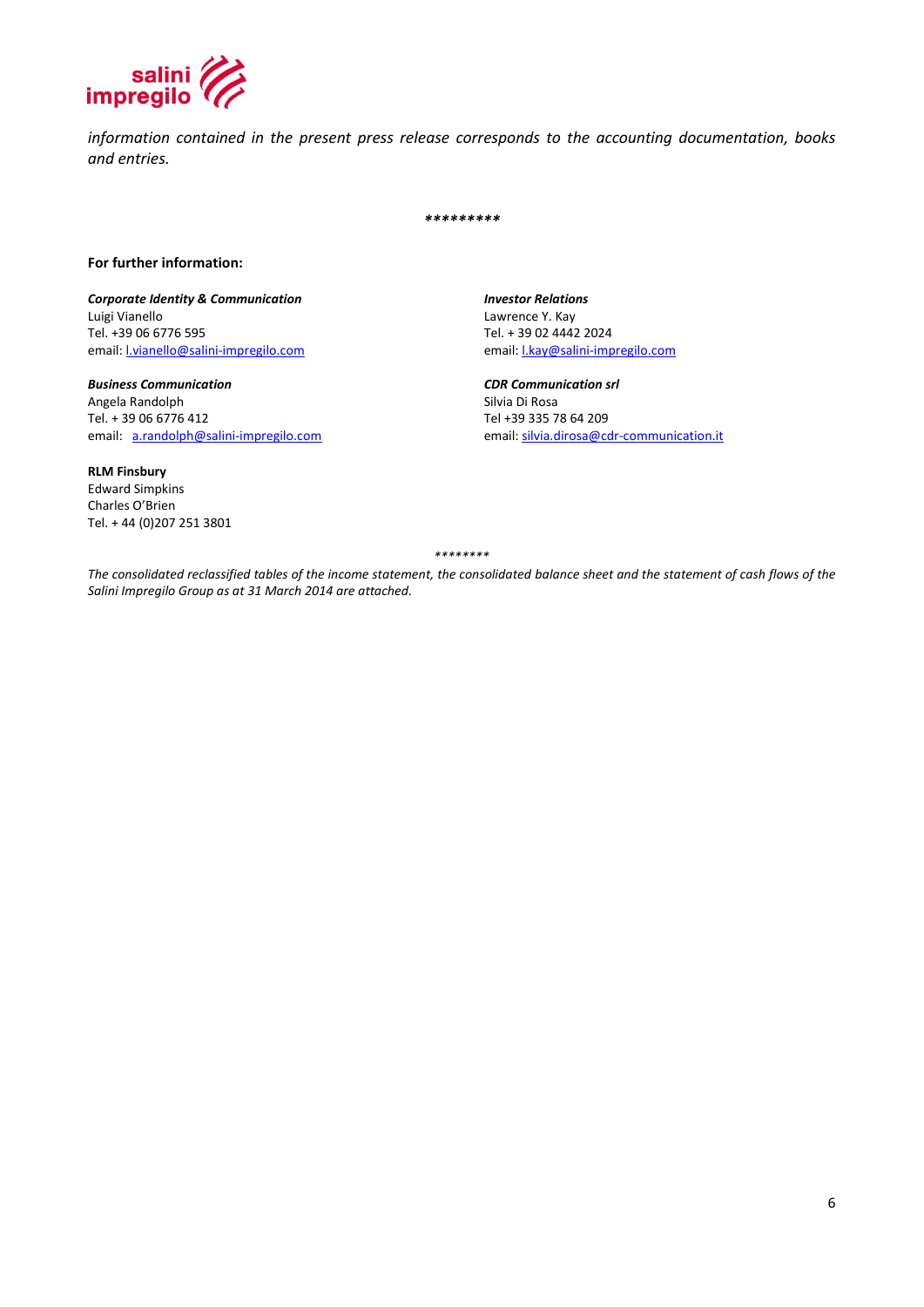

#### **RECLASSIFIED INCOME STATEMENT OF SALINI IMPREGILO**

| Thousand $\epsilon$                                                   | 1st Quarter 2014 | 1st Quarter 2013*<br>of Salini Group | change    |
|-----------------------------------------------------------------------|------------------|--------------------------------------|-----------|
| Operating revenue                                                     | 813,643          | 305,825                              | 507,818   |
| Other revenue                                                         | 45,343           | 2,035                                | 43,308    |
| <b>Total revenue</b>                                                  | 858,986          | 307,860                              | 551,126   |
| Costs                                                                 | (770, 688)       | (261, 975)                           | (508,713) |
| <b>Gross operating profit</b>                                         | 88,298           | 45,885                               | 42,413    |
| Gross operating profit %                                              | 10.3%            | 14.9%                                |           |
| Amortisation and deprecation                                          | (43, 231)        | (18, 750)                            | (24,481)  |
| <b>Operating profit (loss)</b>                                        | 45,067           | 27,135                               | 17,932    |
| Return on Sales %                                                     | 5.2%             | 8.8%                                 |           |
| Net financing expenses                                                | (19, 777)        | (4,788)                              | (14, 989) |
| Net gains on investments                                              | 3,793            | 20,308                               | (16, 515) |
| Net financing expenses and net gains on investments                   | (15, 984)        | 15,520                               | (31, 504) |
| Profit (loss) before tax                                              | 29,083           | 42,655                               | (13,572)  |
| Income tax expense                                                    | (9,597)          | (7,202)                              | (2, 395)  |
| Profit (loss) from continuing operations                              | 19,486           | 35,453                               | (15,967)  |
| Profit from discontinued operations                                   | 725              | (6, 289)                             | 7,014     |
| Profit (loss) for the period                                          | 20,211           | 29,164                               | (8,953)   |
| Non-controlling interests                                             | (4, 919)         | 1,164                                | (6,083)   |
| Profit (loss) for the period attributable to the owners of the parent | 15,292           | 30,328                               | (15,036)  |
|                                                                       |                  |                                      |           |

(\* ) economic data for the first quarter of 2013 have been restated in accordance with IFRS 3 and IFRS 5, also referring to this period, the Impregilo Group was valued according to the equity method.

#### **RECLASSIFIED INCOME STATEMENT OF SALINI IMPREGILO**

|                                                                       |                  | 1st Quarter 2013 of<br>Salini Group<br>restated on |           |
|-----------------------------------------------------------------------|------------------|----------------------------------------------------|-----------|
| Thousand $\epsilon$                                                   | 1st Quarter 2014 | comparable basis                                   | change    |
| Operating revenue                                                     | 813,643          | 794,917                                            | 18,726    |
| Other revenue                                                         | 45,343           | 14,290                                             | 31,053    |
| <b>Total revenue</b>                                                  | 858,986          | 809,207                                            | 49,779    |
| Costs                                                                 | (770, 688)       | (725,308)                                          | (45, 380) |
| <b>Gross operating profit</b>                                         | 88,298           | 83,899                                             | 4,399     |
| Gross operating profit %                                              | 10.3%            | 10.4%                                              |           |
| Amortisation and deprecation                                          | (43, 231)        | (33, 386)                                          | (9, 845)  |
| <b>Operating profit (loss)</b>                                        | 45,067           | 50,513                                             | (5, 446)  |
| Return on Sales %                                                     | 5.2%             | 6.2%                                               |           |
| Net financing costs                                                   | (19, 777)        | (15,981)                                           | (3,796)   |
| Net gains on investments                                              | 3,793            | 2,178                                              | 1,615     |
| Net financing costs and net gains on investments                      | (15, 984)        | (13,803)                                           | (2, 181)  |
| Profit (loss) before tax                                              | 29,083           | 36,710                                             | (7,627)   |
| Income tax expense                                                    | (9,597)          | (11,882)                                           | 2,285     |
| Profit (loss) from continuing operations                              | 19,486           | 24,828                                             | (5, 342)  |
| Profit from discontinued operations                                   | 725              | 52,841                                             | (52, 116) |
| Profit (loss) for the period                                          | 20,211           | 77,669                                             | (57, 458) |
| Non-controlling interests                                             | (4, 919)         | 1,343                                              | (6, 262)  |
| Profit (loss) for the period attributable to the owners of the parent | 15,292           | 79,012                                             | (63, 720) |
|                                                                       |                  |                                                    |           |